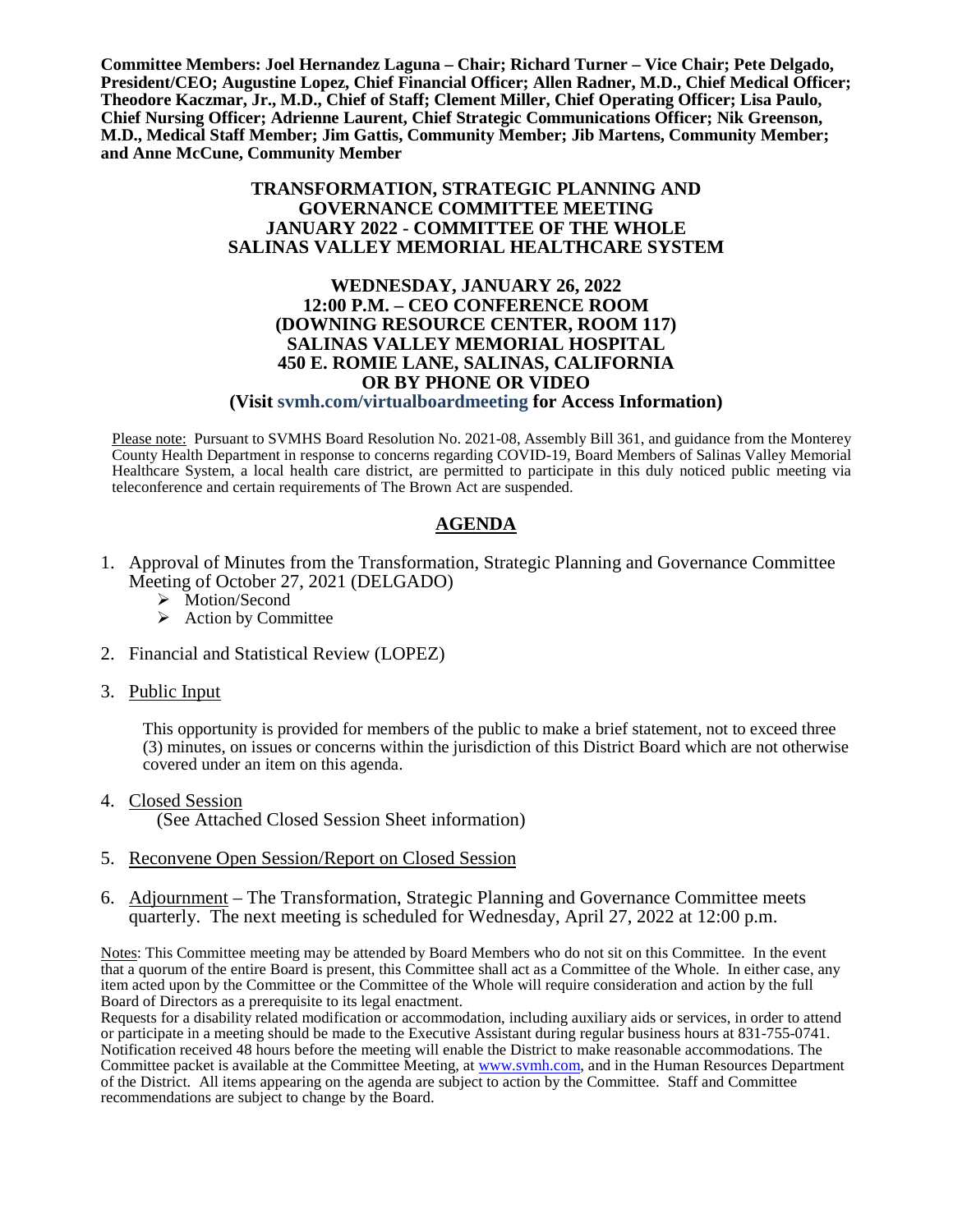## **TRANSFORMATION, STRATEGIC PLANNING AND GOVERNANCE COMMITTEE MEETING OF THE BOARD OF DIRECTORS – COMMITTEE OF THE WHOLE**

## **AGENDA FOR CLOSED SESSION**

Pursuant to California Government Code Section 54954.2 and 54954.5, the board agenda may describe closed session agenda items as provided below. No legislative body or elected official shall be in violation of Section 54954.2 or 54956 if the closed session items are described in substantial compliance with Section 54954.5 of the Government Code.

## **CLOSED SESSION AGENDA ITEMS**

# **[ ] LICENSE/PERMIT DETERMINATION**

(Government Code §54956.7)

**Applicant(s)**: (Specify number of applicants)

#### **[ ] CONFERENCE WITH REAL PROPERTY NEGOTIATORS** (Government Code §54956.8)

**Property:** (Specify street address, or if no street address, the parcel number or other unique **Property:** (specify such address, or the subsequence, of the real property under negotiation):

**Agency negotiator:** (Specify names of negotiators attending the closed session):

**Negotiating parties**: (Specify name of party (not agent): Under negotiation: (Specify whether instruction to negotiator will concern price, terms of payment, or both):

### **[ ] CONFERENCE WITH LEGAL COUNSEL-EXISTING LITIGATION** (Government Code §54956.9(d)(1))

**Name of case:** (Specify by reference to claimant's name, names of parties, case or claim numbers):

, or

**Case name unspecified:** (Specify whether disclosure would jeopardize service of process or existing settlement negotiations):

## **[ ] CONFERENCE WITH LEGAL COUNSEL-ANTICIPATED LITIGATION** (Government Code §54956.9)

Significant exposure to litigation pursuant to Section 54956.9(d)(2) or (3) (Number of potential cases):

Additional information required pursuant to Section 54956.9(e):

Initiation of litigation pursuant to Section 54956.9(d)(4) (Number of potential cases):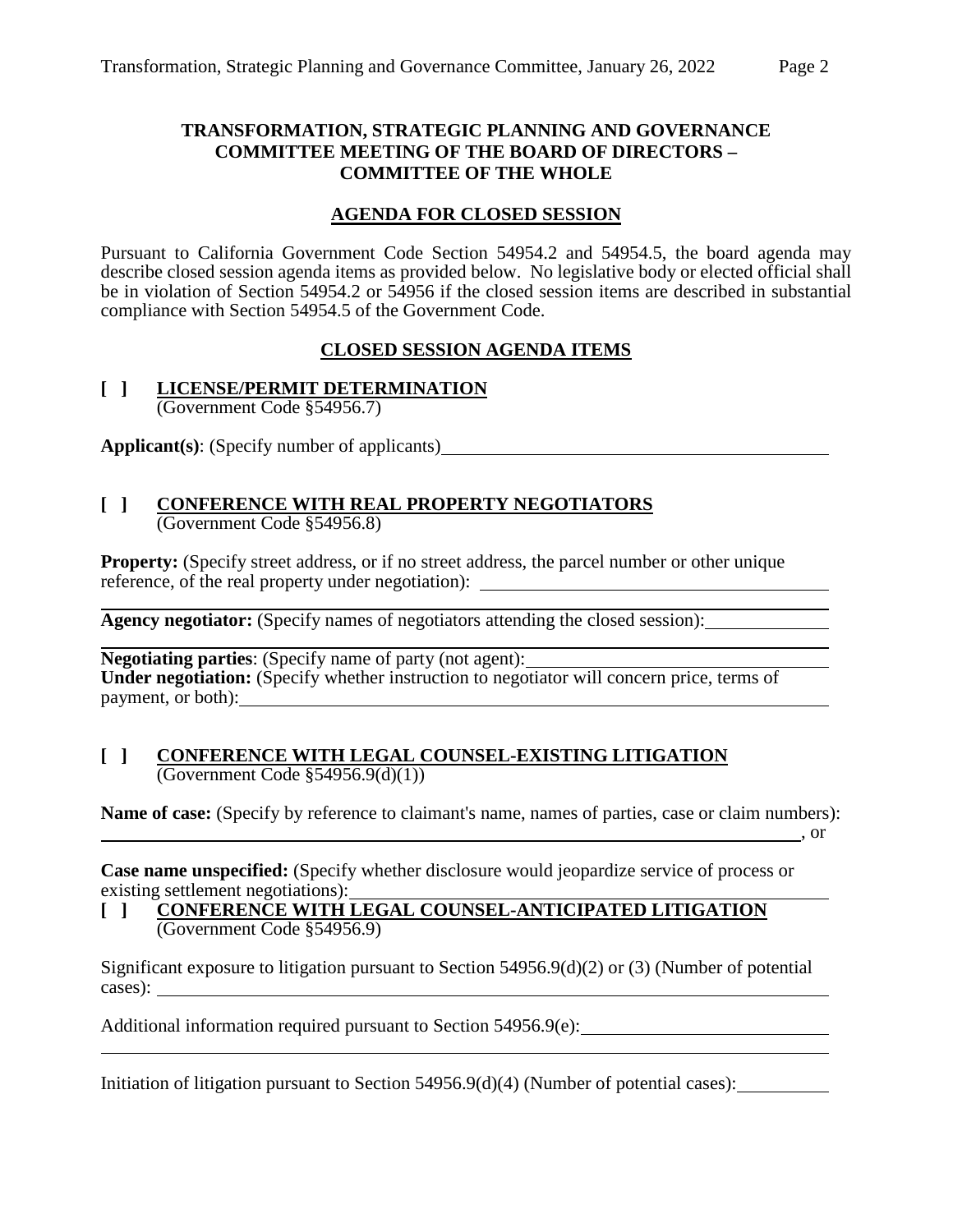## **[ ] LIABILITY CLAIMS**

(Government Code §54956.95)

**Claimant:** (Specify name unless unspecified pursuant to Section 54961):

**Agency claimed against**: (Specify name):

#### **[ ] THREAT TO PUBLIC SERVICES OR FACILITIES** (Government Code §54957)

**Consultation with**: (Specify name of law enforcement agency and title of officer):

# **[ ] PUBLIC EMPLOYEE APPOINTMENT**

(Government Code §54957)

**Title**: (Specify description of position to be filled):

# **[ ] PUBLIC EMPLOYMENT**

(Government Code §54957)

**Title:** (Specify description of position to be filled):

#### **[ ] PUBLIC EMPLOYEE PERFORMANCE EVALUATION** (Government Code §54957)

**Title:** (Specify position title of employee being reviewed):

### **[ ] PUBLIC EMPLOYEE DISCIPLINE/DISMISSAL/RELEASE** (Government Code §54957)

(No additional information is required in connection with a closed session to consider discipline, dismissal, or release of a public employee. Discipline includes potential reduction of compensation.)

# **[ ] CONFERENCE WITH LABOR NEGOTIATOR**

(Government Code §54957.6)

**Agency designated representative:** (Specify name of designated representatives attending the closed session):

**Employee organization**: (Specify name of organization representing employee or employees in question): such a set of the set of the set of the set of the set of the set of the set of the set of the set of the set of the set of the set of the set of the set of the set of the set of the set of the set of the set of

**Unrepresented employee**: (Specify position title of unrepresented employee who is the subject of the negotiations):